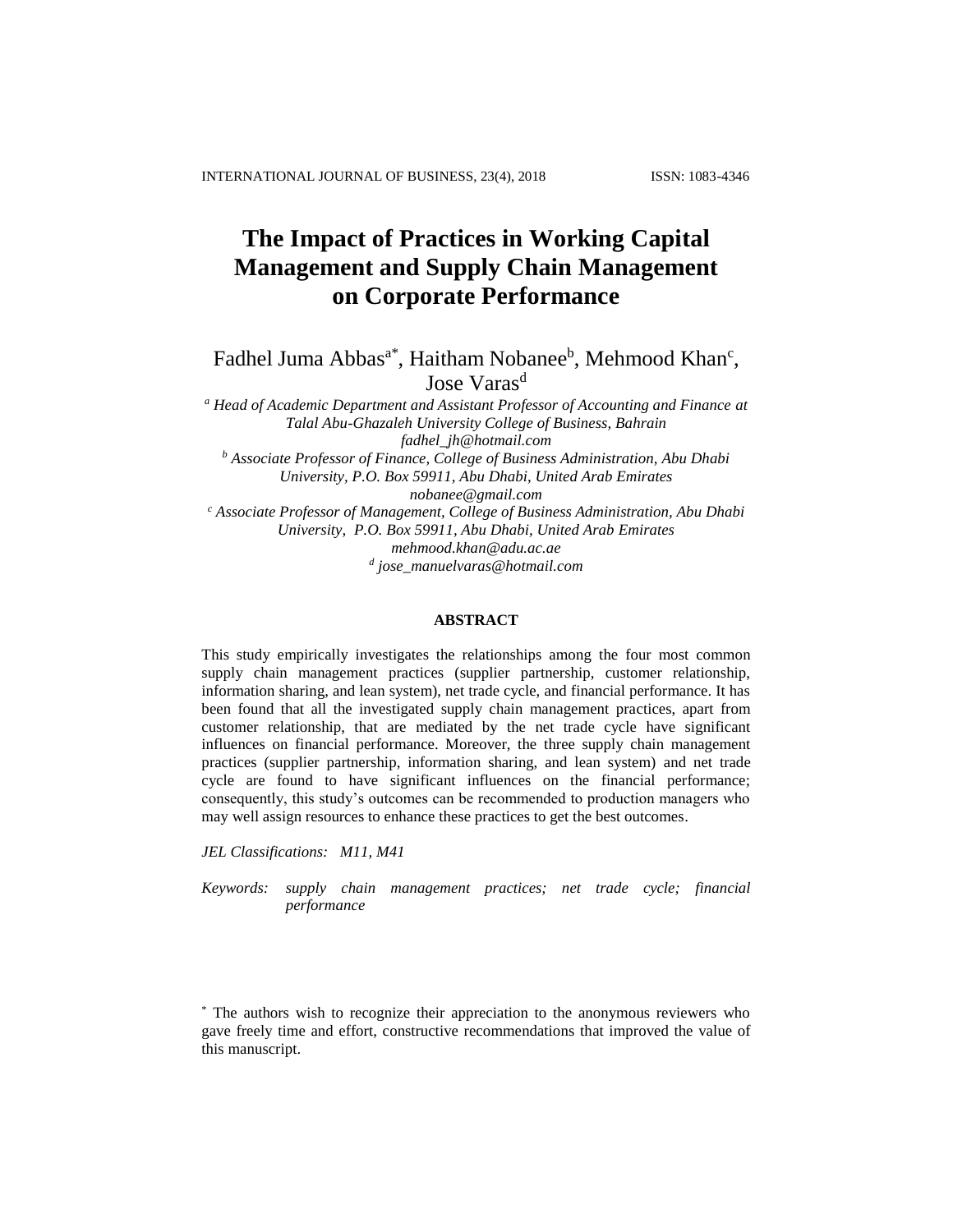#### **I. INTRODUCTION**

A supply chain embraces all exertions elaborated in manufacturing a product and transporting it from supplier to customer. Therefore, managing a supply chain is considered to be the watchword for companies (Li, 2002). Moreover, Supply Chain Management (SCM) has turned out to be a crucial research area during the last decade (Abdallah et al., 2014). SCM practices are expected to generate added value in various ways: decreased paperwork, decreased inventory cost, increased customer service (Balsmeier and Voisin, 1996). However, the outcomes of the existing research are characterized by opposing outcomes leading to confusion among researchers. The opposing outcomes are credited to the usage of various practices to gauge supply chain management (Abdallah et al., 2014). Additionally, most of the relevant researches are attentive on organizations in developed countries. In contrast, organizations in developing countries suffer an actual challenge to enhance their operational capabilities, including SCM, in order to be able to compete and survive in today's competitive landscape (Abdallah et al., 2014).

On the other hand, in the field of corporate finance, it is mostly recognized that the key financial objective of a company has to be attentive on the maximisation of shareholders' value. Accordingly, in order to recognize this objective, the management of a company's needs to confirm that the company's capital is invested in creating value and gainful enterprises that will breed positive net present values (Erasmus, 2010).

Consequently, supply chain needs to be properly managed and associated with efficient net trade cycle that may lead to improve financial performance by increasing liquidity and financial performance via eliminating unnecessary costs which is crucial for any successful company (Hsieh and Wu, 2013). The net trade cycle embraces prominence to gauge liquidity and also aids as a dimension linking the procedures of the company (Farris and Hutchison, 2002). However, it is difficult to attain the optimal level of net trade cycle which is balancing between the risks related to a too low level of net trade cycle and investments in current assets (Lyroudi and McCarty, 1993).

## **II. LITERATURE REVIEW**

This review comprises three sections namely: supply chain management (SCM) practices, net trade cycle (NTC), and financial performance which are discussed in details below. Some studies in literature found significant impact of SCM practices on financial performance (Huo, 2012). Others found significant impact of NTC on financial performance (Karaduman et al., 2010). Moreover, others found significant relationship between SCM and NTC (Hofmann and Kotzab, 2010). Whereas, this empirical study combines all these constructs of SCM practices, NTC, and financial performance in one model. The issue here is how to properly manage supply chain practices that will lead to efficient net trade cycle which will eventually enhance financial performance of companies via eliminating unnecessary costs.

# **A. Supply Chain Management Practices**

SCM has turned out to be an essential requirement to staying in the competitive global race and to increasing financial performance (Moberg et al., 2002). The concept of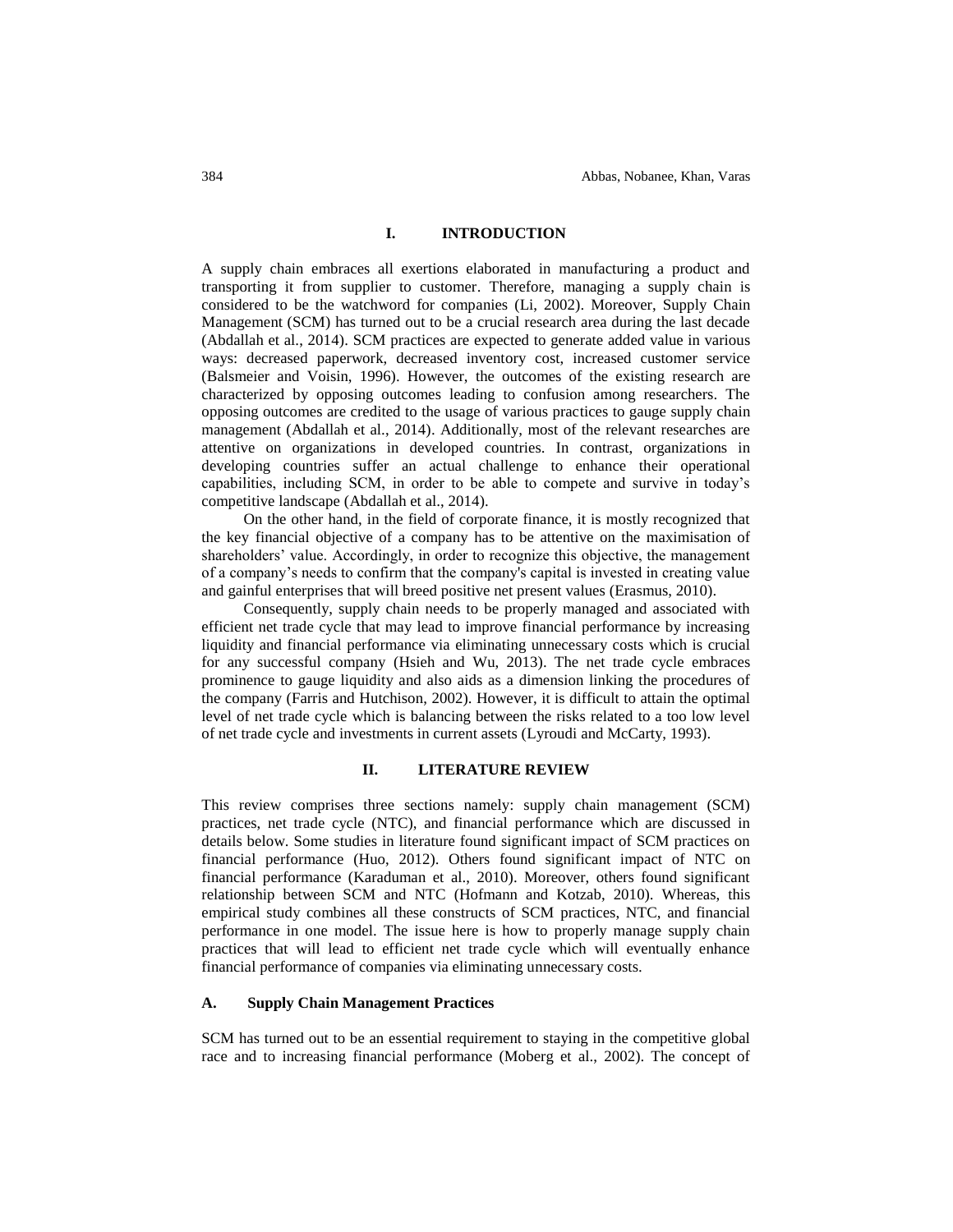SCM has got increasing attention from academicians, consultants, and business managers (Li et al., 2005). Many studies have been directed to test the impacts of various SCM practices on financial performance (Zhou and Benton, 2007). However, many of the current empirical studies either emphasize on the internal supply chain, the upstream, or downstream of the supply chain (Li et al., 2005).

SCM practices are stated as the set of actions assumed by a company to encourage effective management of its supply chain (Li et al., 2005). Donlon (1996) described the development of SCM practices which include supplier's company, subcontracting, cycle time concentration, continuous process program, and information technology sharing.

Based on the previous literature, SCM practices are depicted from diverse viewpoints with a mutual aim of enhancing financial performance. There are four SCM practices emerge from the relevant literature: namely, supplier partnership, customer relationship, information sharing, and lean system. A more detailed discussion of these practices is provided subsequently. Moreover, there is a need to test the relationships among the four SCM practices as independent variables and NTC as a mediator variable; the impact of the four SCM practices as independent variables on financial performance as a dependent variable; and the impact of NTC as a mediator variable on financial performance as a dependent variable.

## **1. Supplier partnership**

Supplier partnership is stated as the long-term relationship between the company and its suppliers. It is intended to leverage the planned and operational competencies of separate participating companies to aid them attain significant continuing gains (Noble, 1997).

By emerging partnership with suppliers, it is potential to work more effectively with a few vital suppliers who are keen to share responsibility for the achievement of the products (Li, 2002). Supplier's participation in the product design procedure can concentrate more cost effective design collections, advance substitute theoretical explanations, choose the best actions and technologies, and aid in design assessment (Monczka et al., 1994).

Honda of America and Chrysler, mentioned for their leading practice in emerging partnership relationships with suppliers, have attained excessive gains from this closed relationship (Sheridan, 1998).

## **2. Customer relationship**

Customer relationship is stated as the demand management practice through long-term customer relationship, gratification development, and criticism management (Tan et al., 1998). The essential characteristic of customer relationship is the emphasis on vital customers to appreciate their needs and requirements and to satisfy those (Sheth et al., 2000).

Customer relationship is expected to yield diverse benefits to companies (Magretta, 1998). Such aids comprise the capability to distinguish products from competitors, enlarged market share and retention of lucrative customers, enhanced customer loyalty, rapidly resolving possible issues, shared knowledge and expertise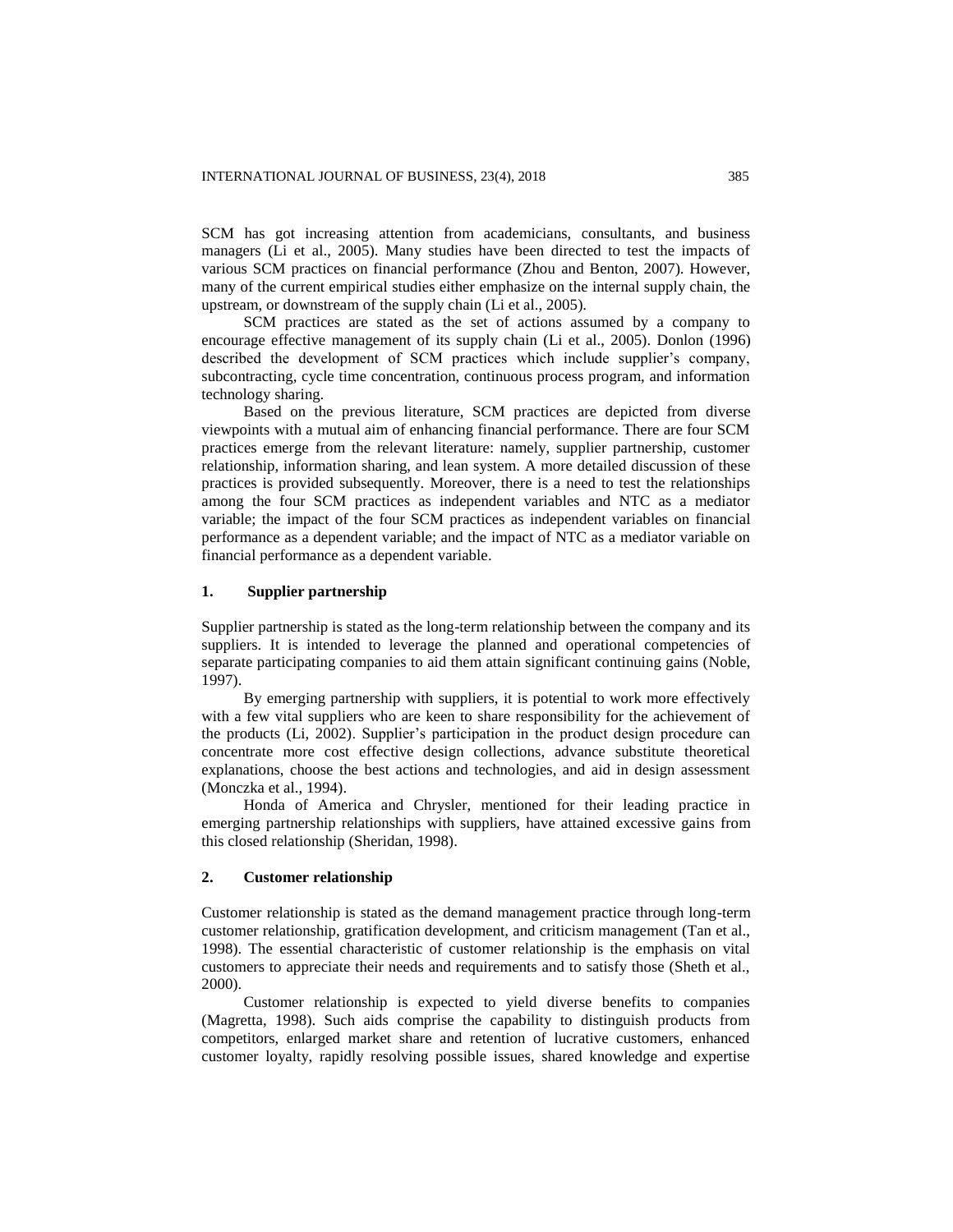concerning new technologies, deep understanding of customer needs, and fast replies to customers.

#### **3. Information sharing**

Information sharing is stated as the degree to which serious and exclusive information is connected to one's supply chain party (Towill, 1997). The progressions of information technology have critically contributed to the development of sharing information during the supply chain (Stein and Sweat, 1998). Regular interactions of information allow supply chain parties to do as a single body.

Numerous researchers have recommended that the main to the whole supply chain is creating obtainable factual and current marketing data at all level within the supply chain (Towill, 1997). By captivating the information obtainable and creating it noticeable to other parties in the supply chain, data on customers can be employed as a basis of competitive advantage (Jones, 1998).

However, there is the reluctance on the part of companies in the supply chain to share information with each other (Vokurka and Lummus, 2000). Information is commonly watched as providing an advantage over competitors and companies struggle sharing with their associates.

### **4. Lean system**

Lean system is stated as the actions of eliminating waste in an industrial system, characterized by decreased set-up times, small lot sizes, and pull-production (Li, 2002). The term lean represents a system that consumed less of all inputs to generate outputs comparable to the mass industrial system, but provide an enlarged choice to the final consumer.

Lean thinking and lean practice have turned out to be a very vital measurement of executing SCM (Handfield and Nichols, 1999). Companies that have not reengineered their full supply chains to force out the unnecessary costs, time, and other wastes, so that they can bring high degree of excellence, best value products at quick speed will risk losing customers. Lean operating practice is the main driver to a highlyintegrated and down-sized supply chain, encouraging both cost savings and more creative functioning companion relationships (Burgess, 1998). Plummeting the time essential to advance, production, and allocate products not only decreases costs, but also upturns productivity, permits best prices to be indicted, decreases risks, and upturns flexibility.

#### **B. Net Trade Cycle**

Increased competition in recent decades has engaged consideration to the justification of short-term investments, providing working capital management a vital part in company financial performance (Ban˜os-Caballero et al., 2011). Yazdanfar and O¨hman (2014) stated that working capital management contains managing cash, inventory, and account receivable in addition to impact a company financial performance. Several previous studies have dignified the influence of working capital on company financial performance (Garcı´a-Teruel and Martinez-Solano, 2007), and hence, they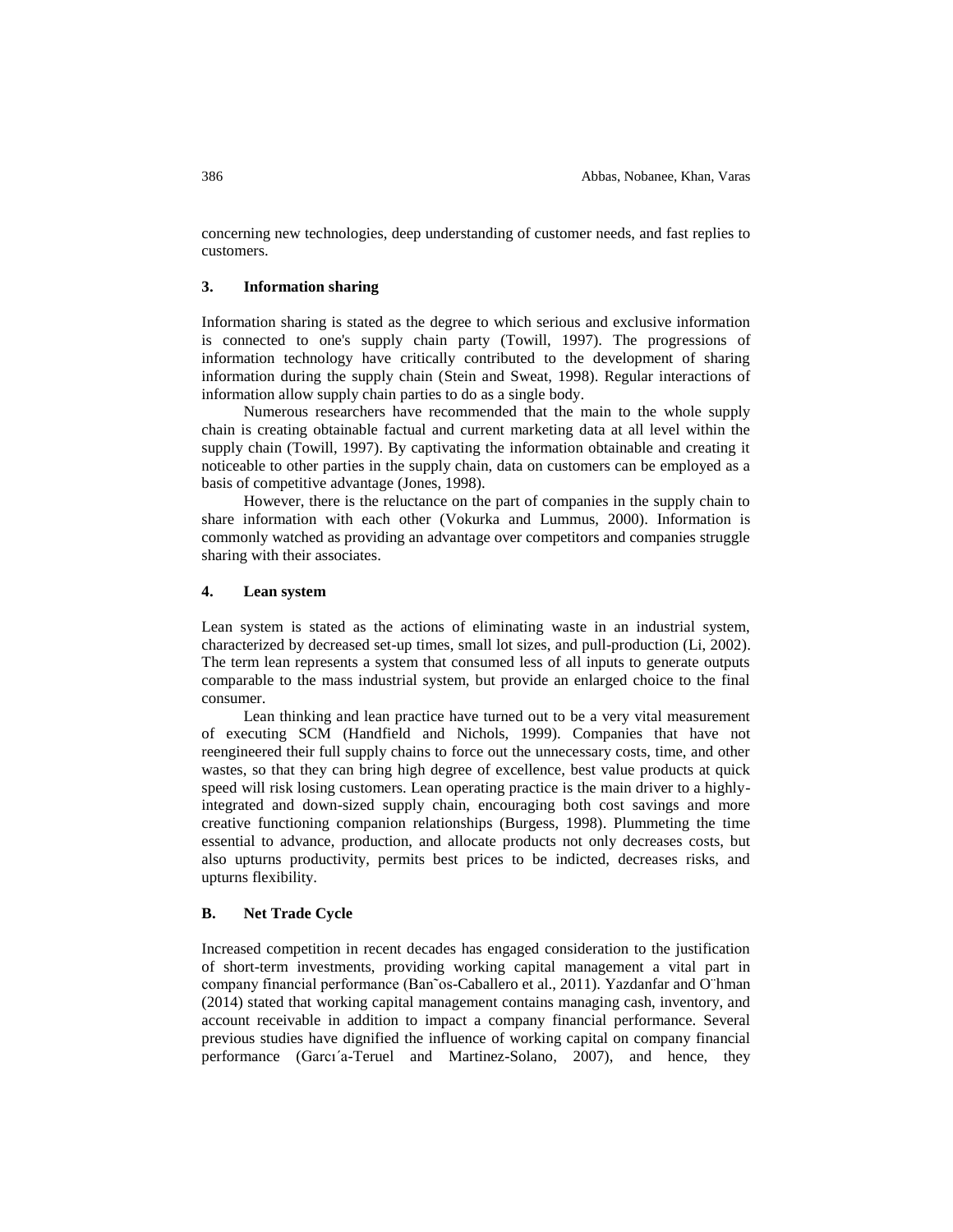recommended more exact gauges of the effectiveness of working capital management where optimal levels of inventory, receivables, and payables are recognized, and total holding and opportunity costs are reduced (Nobanee and AlHajjar, 2014).

Wang (2002) analyzed a sample of 1,555 Japanese companies and 379 Taiwanese companies in several sectors over the period 1985-1996. The outcomes designated from that analysis concluded that the cash conversion cycle-return on assets and cash conversion cycle-return on equity relationships are commonly negative, proposing that managers could upturn company financial performance by decreasing cash conversion cycle. On the other hand, Nobanee and Haddad (2014) detected that the cash conversion cycle and return on investment relationships are commonly significant and negative, and hence the study proposed that the shortening of the cash conversion cycle improves the financial performance. In the context of developing economies, the study of Zariyawati et al. (2009) on Malaysian companies throughout the period 1996 to 2006 disclosed that there is a negative influence of cash conversion cycle on financial performance. However, Yazdanfar and O¨hman (2014) confirmed that several studies have found a positive influence of cash conversion cycle on financial performance. Gill et al. (2010) inspected a sample of 88 US industrial companies over the period 2005-2007 and found a significant positive influence of cash conversion cycle on financial performance.

Yazdanfar and O¨hman (2014) confirmed that previous empirical outcomes are mixed and suffered from vagueness concerning the form of the influence of cash conversion cycle on company financial performance. The fact that these studies are based on diverse sample choices and contexts rather clarifies the lack of unification among their results.

Shin and Soenen (1998) explored the influence of a company's NTC on its financial performance for a sample of 58,985 companies in USA years covering the period 1975-1994. The computation of the NTC varies from the cash conversion cycle. Unlike the cash conversion cycle, where has different denominators for the computation of the turnover rates of inventory, trade receivable and trade payable; the NTC is computed by expressing them all as a percentage of sales. Consequently the value of a company's NTC designates the number of days of sales that the company has to finance its net working capital investment. It has been stated that even though the weighted cash conversion cycle is a more appropriate gauge to use than the cash conversion cycle, the lack of obtainability of the data required limits its application by external analysts. The outcomes of designated that a statistically significant negative influence exists of a company's NTC on its financial performance. Authors concluded that a reduction in a company's NTC could outcome in the creation of shareholders' value.

Erasmus (2010) stated that the NTC is considered as a gauge of working capital management. In the exploratory phases of the research, the cash conversion cycle was also considered. A number of issues, however, were experienced when considering cash conversion cycle values. Firstly, financial reports do not comprise full information on the cost of sales amount for all companies for the whole period under review. Furthermore, the value of procurements during the year was also unobtainable and had to be estimated. As a consequence of these concerns, additional evaluations are required to consider the cash conversion cycle, the resulting sample would have been considerably smaller than the one based on the NTC. Shin and Soenen (1998) questioned the appropriateness of the cash conversion cycle, since its consideration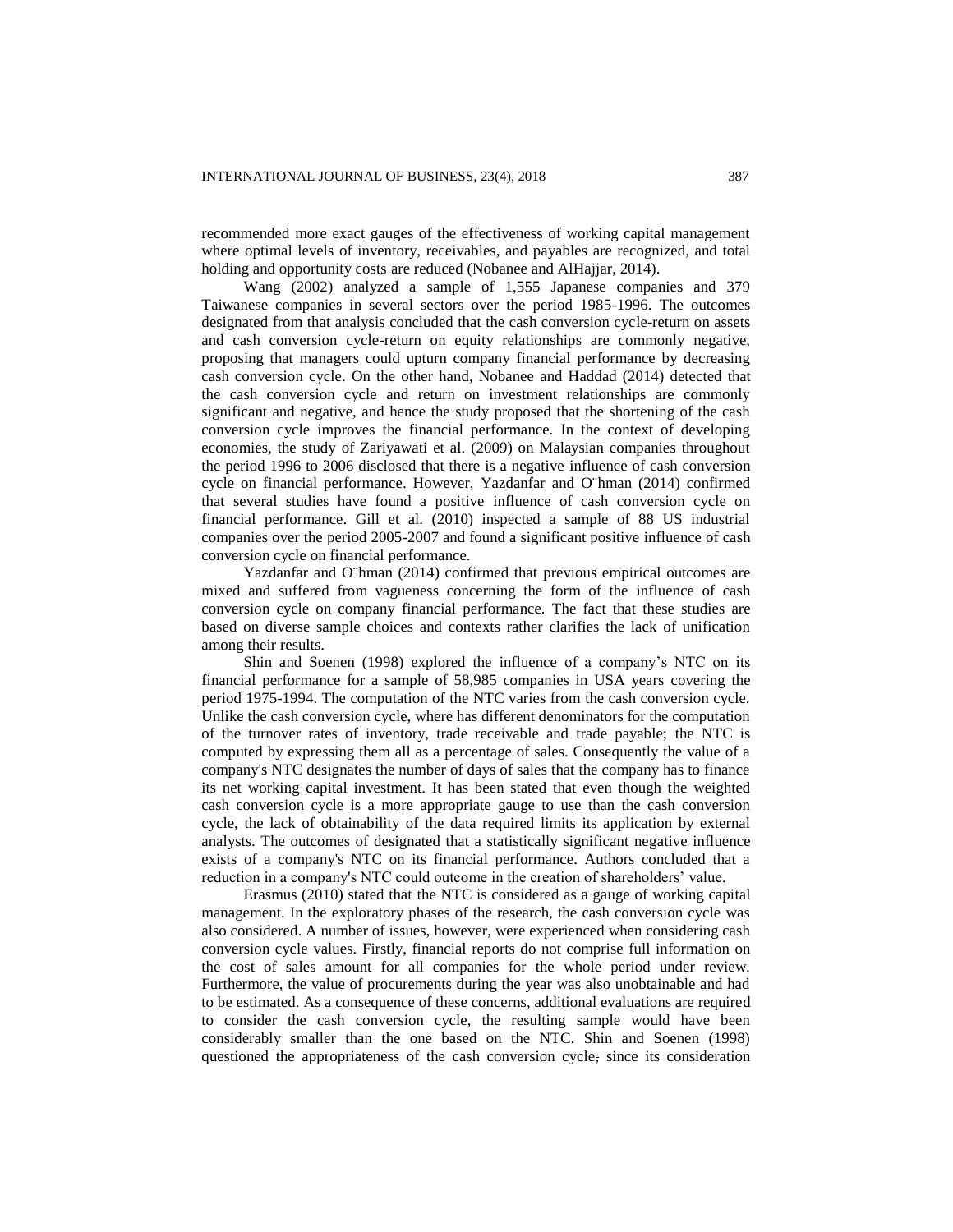involves the addition of ratios with diverse denominators. It has been shown that negative and significant relationship between net trade cycle as an inclusive gauge of the effectiveness in working capital management and liquidity (Nobanee and Abraham, 2015). The working capital management is a representation by NTC, which should be neither too short nor too long, that it varies from time to time and from different sector to another (Karaduman et al., 2010). This study further examines the influence of NTC as a mediator variable on the financial performance as a dependent variable. The NTC components are explained in details below.

*1) Receivable Collection Period (RCP).* Leitch and Lamminmaki, (2011) stated that RCP gauges an average of the number of days it takes for a company's trade debtors to pay their charges. It is advisable that for a company to have an appropriate liquidity position, the RCP must be as lower as possible. RCP also gauges the number of days that is required to collect account receivable in which shorter time is better to increase liquidity (Boardman and Ricci, 1985) on the expense of losing customers who are switching to competitors by imposing aggressive credit policy, which may also lead to lose sales (Nobanee et al., 2011).

*2) Inventory Conversion Period (ICP).* Majanga (2015) stated that ICP is a gauge for how long a company ties its funds to inventory. When a company holds too much inventory for too long, its liquidity position gets compromised. Inventory makes a big part of current assets especially for manufacturing companies and the longer it is held, the more funds are engaged thereby paralyzing the operations. Moreover, ICP can be considered as a gauge for the number of days that is required to sell inventory; in which shorter time is better to increase liquidity (Farris, 1996) on the expense of suffering from stock-out which may lead to lose sales and so, it should be between speeding up and slowing down (Nobanee et al., 2011).

*3) Payable Deferral Period (PDP).* Majanga (2015) stated that this liquidity part gauges the length of time in days the company defers disbursements to its suppliers and other creditors. It is known that a company can enhance its liquidity by delaying disbursements to suppliers and creditors. However, it is advisable that companies should take carefulness for fear of losing its reliable and main suppliers for nonpayment. PDP also gauges the number of days that is required to disburse account payable in which longer time is better to invest cash (Boardman and Ricci, 1985) on the expense of losing early payment discounts as well as the chance of receiving bad quality materials from supplier, which would eventually influence the financial performance (Nobanee et al., 2011).

## **III. FINANCIAL PERFORMANCE**

Organizational performance denotes to how well a company fulfilled its market and financial goals (Yamin et al., 1999). The short-term objectives of SCM are mainly to upturn productivity and decrease inventory and cycle time, while a long-term objective is to upturn financial performance for all associates of the supply chain (Tan et al., 1998). Financial metrics have aided as a technique of comparing companies and assessing their behavior over time and the final effectiveness of SCM should be gauged by such performance (Holmberg, 2000).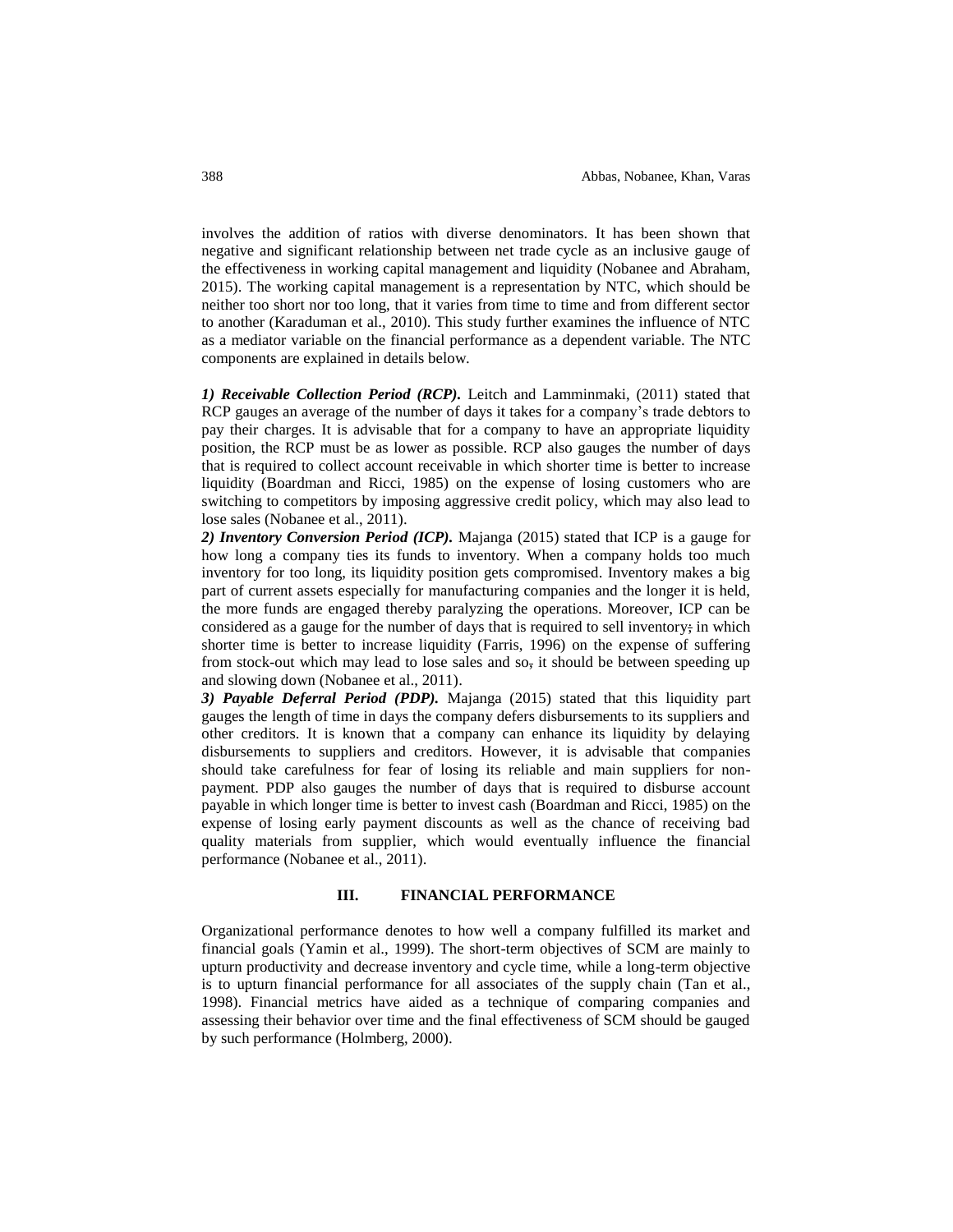The theme of performance remains controversial. Certainly, researchers have struggled to discover a description to this concept by looking for its sources, its relations with the several plans, how to attain it (Azouzi and Jarboui, 2016). The main goal is to recognize the financial performance indicators.

Financial performance is hardly stated clearly in the previous literature, because there is no consistent gauge and scope (Richard et al., 2009). Up till now, it is the most prevalent and widely adopted dependent variable in management research. Financial performance measurements including Return on Assets (ROA), Return on Equity (ROE), and Operational Profit Margin (OPM) are most common financial performance indicators which are explained in details below.

*1) Return on Assets (ROA).* The return on total assets is calculated by dividing the net profit after tax by total assets. This ratio gauges the profitability of the assets engaged in breeding net profit for the company. Because assets are financed by debt or equity or a combination thereof, a high return on assets designates that assets are being employed in the most profitable way to breed net profit and vice versa (Khuong, 2002). ROA exemplifies how effectively the company is using resources to upturn the level of profits earned on total assets invested via properly managing the supply chain. It is a vital dimension, as companies must invest profitably in new capital actions above the company's cost of capital to generate incremental value for the company (Khuong, 2002).

*2) Return on Equity (ROE).* The return on equity measures the amount of net profit made as a percentage of the shareholders' equity that can be achieved through properly managing the supply chain (Ebert et al., 2006). This financial measurement designates a company's profitability status by presenting the profit level a company produced from the money shareholders invested. Net profit as calculated per financial year, is regulated before any dividends are dispersed to common shareholders but after dividends are dispersed to preferred shareholders because shareholders' equity does not comprise preferred stock shares (Ebert et al., 2006).

*3) Operational Profit Margin (OPM).* Operating profit ratio was selected as a performance variable in the questionnaire; because this measurement unit has been stated by strict guidelines of the U.S. generally accepted accounting principles. Operating profit, when expressed as a percentage of total net sales, embodies earnings produced for each sales dollar turned over via properly managing the supply chain (Khuong, 2002). The operating profit percentage also permits for benchmarking against companies within the same sector, irrespective of size, because return is expressed as a percentage rather than absolute dollars (Khuong, 2002). This indicator has been employed by Torghabeha et al. (2014) to enlighten its relationship with company value.

#### **IV. THEORETICAL BACKGROUND AND CONCEPTUAL MODEL**

Some theoretical grounds on the creation of the framework are delivered. A clear theoretical logic is that financial performance depends on the proper management of both intangible and tangible resources (Kumar and Nambirajan, 2013). SCM practices and NTC deal with the tangible and intangible resources; the combined impact of SCM practices and NTC thus form the building blocks of managerial decisions and actions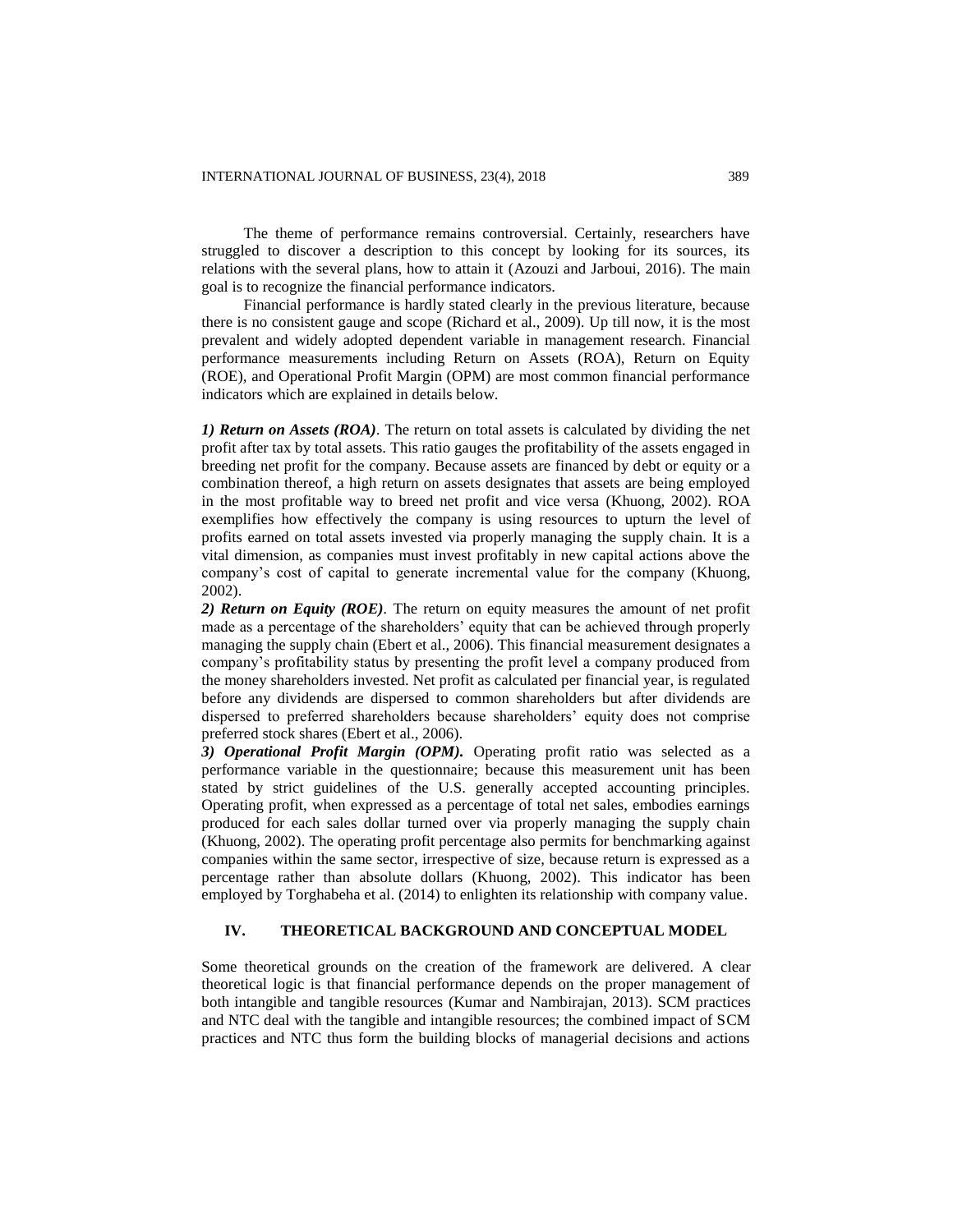that regulate the long run performance of a company. Hence, it is reasonable to theorize the framework.

The Resource Based Theory (RBT) is used to explain the increasing in financial performance and gaining a competitive advantage through well utilization of a company' resources including tangible, intangible and human resources via accessing to different technologies and competencies. It explains the influence of the four most common supply chain management practices (supplier partnership, customer relationship, information sharing, and lean system) and net trade cycle on financial performance through well-utilized resources by properly managing supply chain with efficient net trade cycle to eliminate unnecessary costs and consequently increase financial performance. RBT states that companies combine of resources which are varied and imperfectly mobile. These companies function in businesses characterized by imperfect information. Critical to the theory is the creation of market value in products and services expected by customers (Olivo, 2013). The nature of the business landscape, companies have access to technologies, competencies, capabilities and various organizational structures that can be superior to other companies (Hunt and Davis, 2012). RBT is designated as the theory that was directly associated with cooperative, relational marketing. Knowledge acquired, assimilated or transformed from other disciplines enabled competitive advantage (Kessler et al., 2000). Information search accesses asset specific knowledge valuable to the company (Wang et al., 2009).

In addition, market researchers have associated collaboration with value creation and innovation (Tsai, 2002). Collaboration supports competitive advantage by providing access to markets, technologies, decreased cost and risk, enhanced competitiveness, knowledge development, utilization, and enhanced financial performance. Gnyawali and Park (2011) found collaboration to upturn innovation.

RBT is not a theory of competition, rather it is a supporter of collaboration, and it is credited with empowering companies which adopt collaborative management plans to have greater gains and control over competitors by adopting competitive relationships (Chen and Chen, 2011). Hence, in RBT, competitive plans are commonly not a significant means by which competitive advantage is attained. LaCoste (2012) reflected cooperation and competition to exist on a single continuum; however, the author treated cooperation as a relational management plan and competition as a selfindulgent.

There are opposing outcomes in SCM and NTC in general and lack of research thereof in developing countries specifically. Moreover, none of the previous studies combined SCM practices, NTC, and financial performance in one model. Therefore, this study aims to fill this gap in literature through attaining proper SCM practices with efficient NTC in a developing country such as the Kingdom of Bahrain (one of the Gulf Cooperation Council countries) in order to enhance financial performance.

# **A. Theoretical Framework**

To recognize well the backgrounds and magnitudes of supply chain management, a model is created which designates the causal relationships between facilitating constructs for the four most common SCM practices (supplier partnership, customer relationship, information sharing, and lean system) that are mainly used in previous key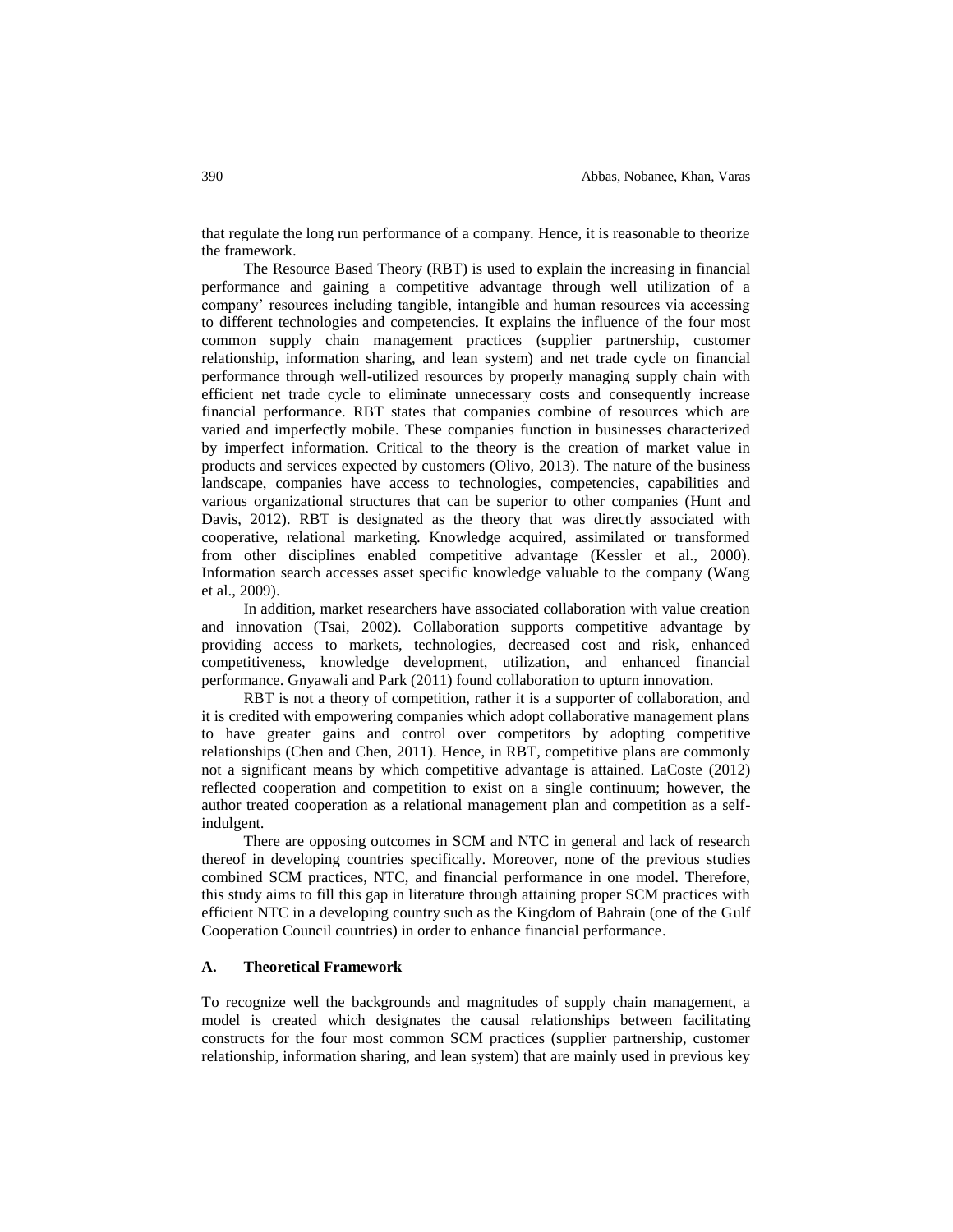studies (Abdallah et al., 2014; Li, 2002), and their relationships with net trade cycle construct, and financial performance construct (Erasmus, 2010; Nobanee et al., 2011). Fundamental to this model is directness: a higher level of supply chain management practices will lead to higher level of net trade cycle construct, and a higher level of net trade cycle will guide to an improved financial performance construct.

Prior empirical studies typically linked certain features of these four most common SCM practices on financial performance which are directly deprived of seeing an intermediate performance gauges net trade cycle (Frohlich and Westbrook, 2001). Since financial performance is an eventual gauge of every action in an association, it may not be a suitable gauge for immediate consequence of those most common supply chain management practices. So, it is likely that SCM practices impact the financial performance construct indirectly through mediation by the net trade cycle construct. In addition to the direct impact of SCM practices on the financial performance construct, the financial performance construct is also indirectly impacted through mediation by the net trade cycle construct.



**Figure 1** Proposed latent variable model

Figure 1 above illustrates all the possible relationships that can affect SCM considered within the model. It shows the indirect influence of the four common SCM practices on financial performance that is mediated by net trade cycle as well as the direct influence of them on financial performance.

Specifically, this study examined the following nine hypotheses:

**H1.** There is an indirect significant influence of supplier partnership on financial performance that is explained through the mediation of net trade cycle.

**H2.** There is a direct significant influence of supplier partnership on financial performance.

**H3.** There is an indirect significant influence of customer relationship on financial performance that is explained through the mediation of net trade cycle.

**H4.** There is a direct significant influence of customer relationship on financial performance.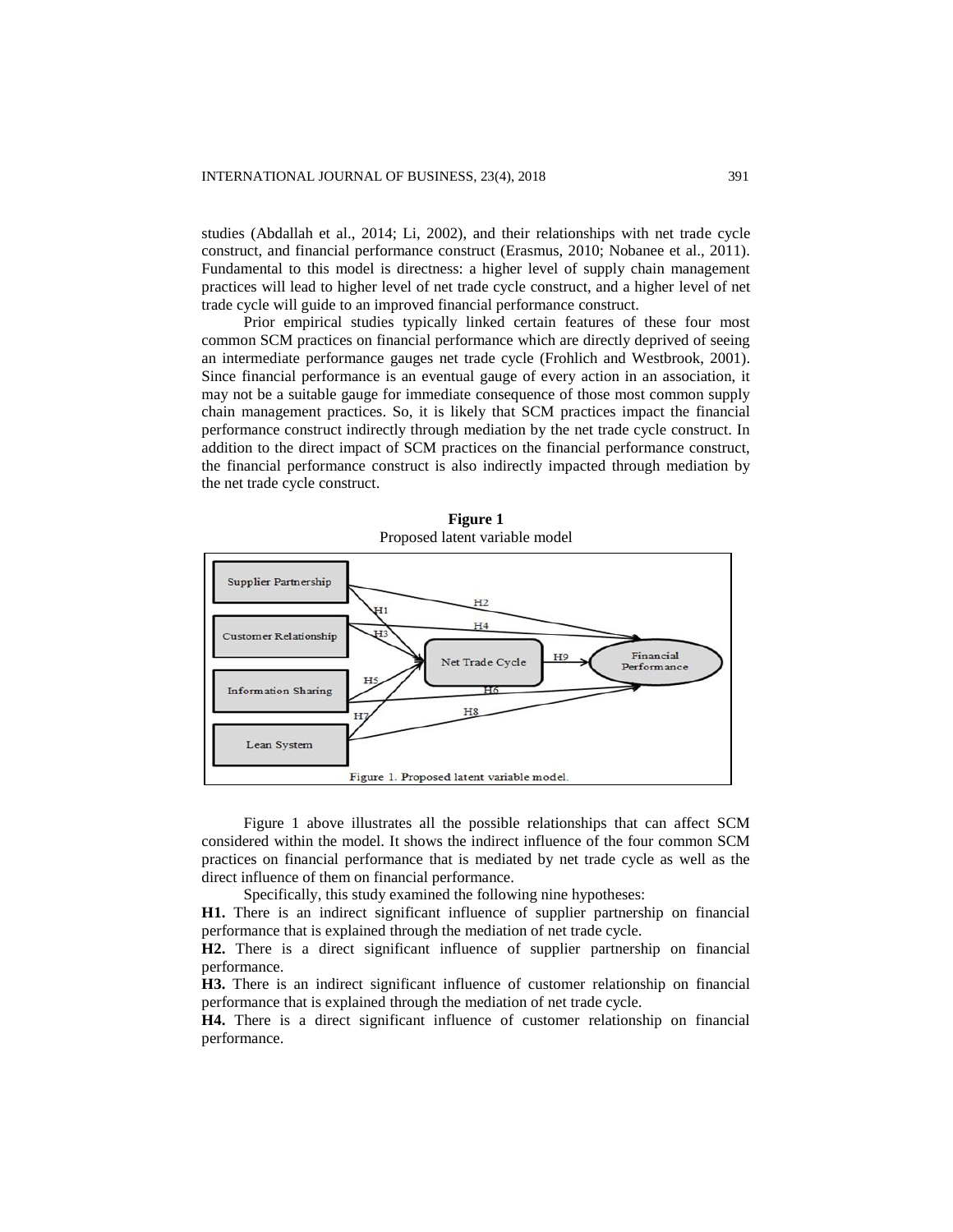**H5.** There is an indirect significant influence of information sharing on financial performance that is explained through the mediation of net trade cycle.

**H6.** There is a direct significant influence of information sharing on financial performance.

**H7.** There is an indirect significant influence of lean system on financial performance that is explained through the mediation of net trade cycle.

**H8.** There is a direct significant influence of lean system on financial performance.

**H9.** There is a significant influence of net trade cycle on financial performance.

In other words, this study examined the listed hypotheses which are divided mainly by four indirect relationships and five direct influences. The four indirect relationships of the four most common supply chain management practices (the supplier partnership construct, the customer relationship construct, the information sharing construct, and the lean system construct are as independent variables) have significant relationships with the financial performance construct (as a dependent variable) that are mediated by the net trade cycle construct. Moreover, the five direct influences of the four supply chain management practices (the supplier partnership construct, the customer relationship construct, the information sharing construct, and the lean system construct are as independent variables) and the net trade cycle construct (as a mediator variable) have significant influences on the financial performance construct (as a dependent variable).

# **V. DATA COLLECTION**

The survey was administered as a questionnaire to all senior employees at the production department and finance department of three manufacturing companies in the Kingdom of Bahrain. The three manufacturing companies are enlisted industrial companies at Bahrain Bourse. The Kingdom of Bahrain is a small country and in fact, the smallest country among the whole Gulf Cooperation Council countries. This is the reason of having small sample size. Measuring finance at a managerial level is of concern, and hence, only senior employees have the capability to answer the questionnaire accurately. Moreover, the total senior employees in the designated departments for the three companies are 147 senior employees distributed as follows: Company 1 has 76 senior employees, Company 2 has 31 senior employees, and Company 3 has 40 senior employees which constitutes a small population especially after exclusion of all junior employees. From the three companies of interest, 112 responds have been obtained (corresponds to response rate of 76%) distributed as follows: 61 responds from Company 1, 21 responds from Company 1, and 30 responds from Company 3. This is the best sample that can be gathered within the boundaries of Bahrain, strengthening one's choice of sample. Moreover, this is a good number of responses, and if it is a significant share of the industry that depends on supply chains, it is a robust sample for Bahrain.

# **A. Data Analysis**

The Structural Equation Modelling (SEM) was engaged to test the relationships amongst the six constructs (supplier partnership construct, customer relationship construct, information sharing construct, lean system construct, net trade cycle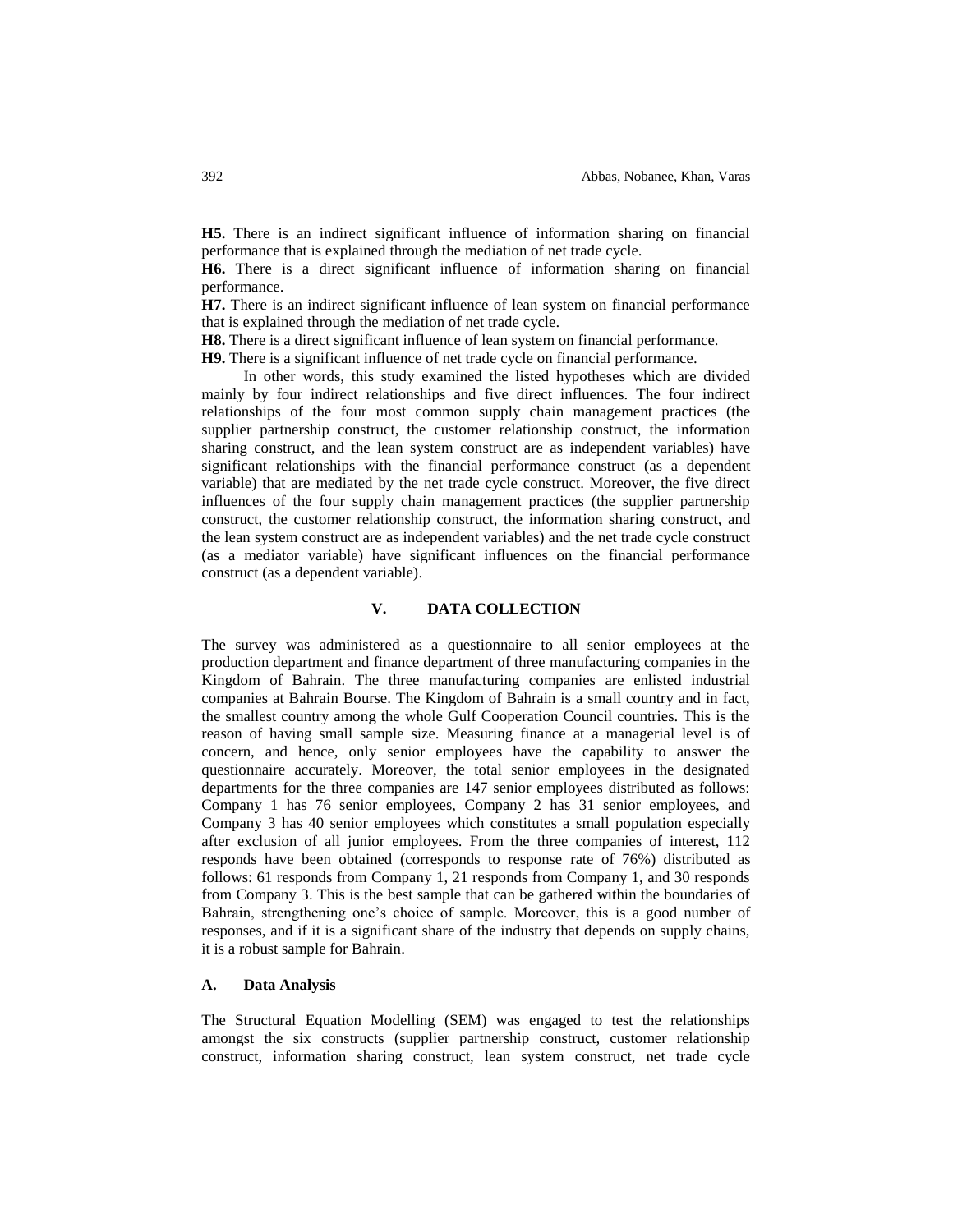construct, and financial performance construct). The latent variable model in Figure 2 examines the data taken from senior employees at the three manufacturing companies in the Kingdom of Bahrain. The goodness-of-fit indices for this model are shown in Table 1.

**Table 1**

| Goodness-of-fit indices for the latent variable model |         |  |  |  |
|-------------------------------------------------------|---------|--|--|--|
| <b>Fit Index</b>                                      | Value   |  |  |  |
| Chi-square                                            | 358.225 |  |  |  |
| df                                                    | 309     |  |  |  |
| $p$ -value                                            | .028    |  |  |  |
| <b>CFI</b>                                            | .981    |  |  |  |
| <b>RMSEA</b>                                          | .038    |  |  |  |

 *Note:* CFI (Comparative Fit Index) and RMEAS (Root Mean Square Error of Approximation

The chi-square for the model is also known as the discrepancy function. If the chi-square is not significant, the model is stared as acceptable. To be exact, the observed covariance matrix is comparable to the anticipated covariance matrix that is, the matrix anticipated by the model. If the chi-square is significant, the model is stared, at least sometimes, as unacceptable. However, many researchers neglect this index if other indices designate the model is acceptable. The chi-square of 358.225, its degrees of freedom of 309, and its p-value of .028 is smaller than level of significance of .050; which indicates that the model fit is not acceptable. Nevertheless, the model fit is accepted by two other important measurements which are the Comparative Fit Index (CFI) and the Root Mean Square Error of Approximation (RMSEA). The CFI contrasts an anticipated model with the null model. It ranges from  $0$  to  $1$ , where  $0$  is no model fit and 1 is the ideal. A value for CFI more than .900 points to a suitable fit to the data (Bentler, 1992). Table 1 discloses that the CFI value of the model is .981, which proposes excellent model fit. The RMSEA was employed to assess the residuals. This measure must be smaller than .080 for a sufficient model fit (Hu and Bentler, 1999). Table 1 demonstrates that the RMSEA value of the model is .038 and points to adequate model fit.

Seven of the nine hypothesized paths are significant as revealed in Table 2. The only two insignificant hypotheses are H3 and H4 to indicate no indirect significant influence of the customer relationship construct on the financial performance construct that is explained through the mediation of the net trade cycle construct with the corresponding p-value of .757 which is greater than the level of significance of .050 and no direct significant influence of the customer relationship construct on the financial performance construct with the corresponding p-value of .964 which is greater than the level of significance of .050 are not supported by the previous literature. It is shown that the customer relationship is a more complex area or less predictable than the other constructs. This may be due to the existence of high customers' demand of uncertainty and/or customers are so price sensitive.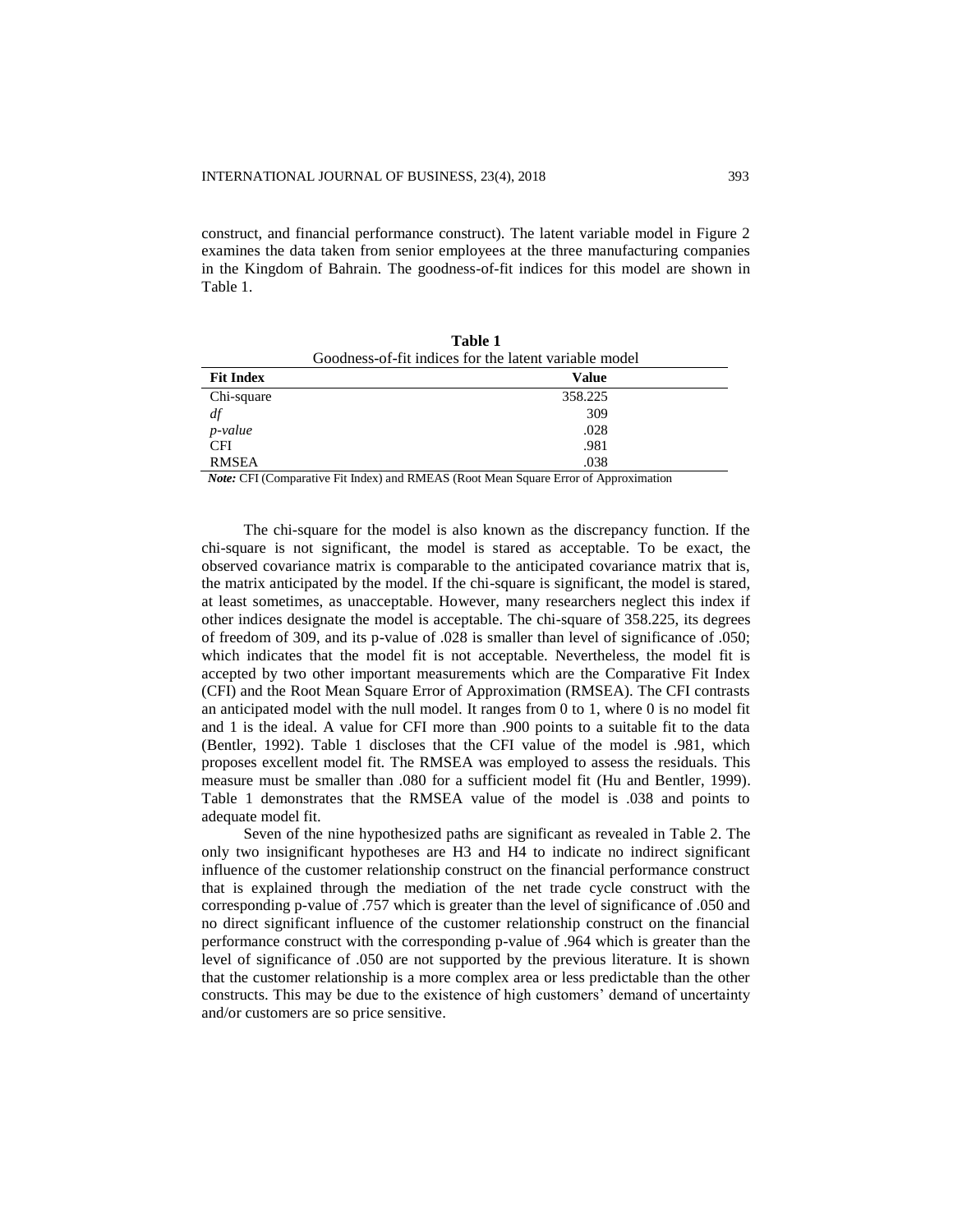| Statistical relationship of path coefficients for the latent variable model |                          |  |  |  |
|-----------------------------------------------------------------------------|--------------------------|--|--|--|
| Path                                                                        | <b>Path Significance</b> |  |  |  |
| <b>H1.</b> Supplier Partnership ----> Net Trade Cycle                       | Significant***           |  |  |  |
| $H2$ . Supplier Partnership ----> Financial Performance                     | Significant <sup>*</sup> |  |  |  |
| H3. Customer Relationship ----> Net Trade Cycle                             | Insignificant            |  |  |  |
| <b>H4.</b> Customer Relationship ----> Financial Performance                | Insignificant            |  |  |  |
| <b>H5</b> . Information Sharing ----> Net Trade Cycle                       | Significant <sup>*</sup> |  |  |  |
| <b>H6.</b> Information Sharing ----> Financial Performance                  | Significant <sup>*</sup> |  |  |  |
| $H7$ . Lean System ----> Net Trade Cycle                                    | Significant**            |  |  |  |
| <b>H8.</b> Lean System ----> Financial Performance                          | Significant <sup>*</sup> |  |  |  |
| H9. Net Trade Cycle ----> Financial Performance                             | Significant**            |  |  |  |

**Table 2**

 *Note \* p<.05, \*\* p<.01, \*\*\* p<.001*

Moreover, this study showed that the indirect relationships are mediated by the net trade cycle has greater level of significance than the direct relationships with the financial performance. This clearly proves the significant effects of the net trade cycle to explain the relationship between the supply chain management practices and the financial performance for the following hypotheses: H1 (an indirect significant influence of the supplier partnership construct on the financial performance construct that is explained through the mediation of the net trade cycle construct as its p-value of .000), H5 (an indirect significant influence of the information sharing construct on the financial performance construct that is explained through the mediation of the net trade cycle construct as its p-value of .029), H7 (an indirect significant influence of the lean system construct on the financial performance construct that is explained through the mediation of the net trade cycle construct as its p-value of .002), and H9 (a significant influence of the net trade cycle construct on the financial performance construct as its p-value of .008) those are supported by the literature. The net trade cycle construct works as a mediator variable; so, there are still significant direct effects of supply chain management practices on financial performance construct for the following hypotheses: H2 (a direct significant influence of the supplier partnership construct on the financial performance construct as its p-value of .034), H6 (a direct significant influence of the information sharing construct on the financial performance construct as its p-value of .031), and H8 (a direct significant influence of the lean system construct on the financial performance construct as its p-value of .049) those are also supported by the literature (Kim, 2006; Kumar and Nambirajan, 2013). The standardized coefficient paths and the all indicators on their six constructs are revealed in Figure 2.

Finally, Table 3 establishes the fact that there is no significant difference among the three manufacturing companies of the four most common SCM practices and the net trade cycle construct on the financial performance construct as the corresponding pvalue is .879 which gives evidence that there is no bias in financial performance construct results based on a company type.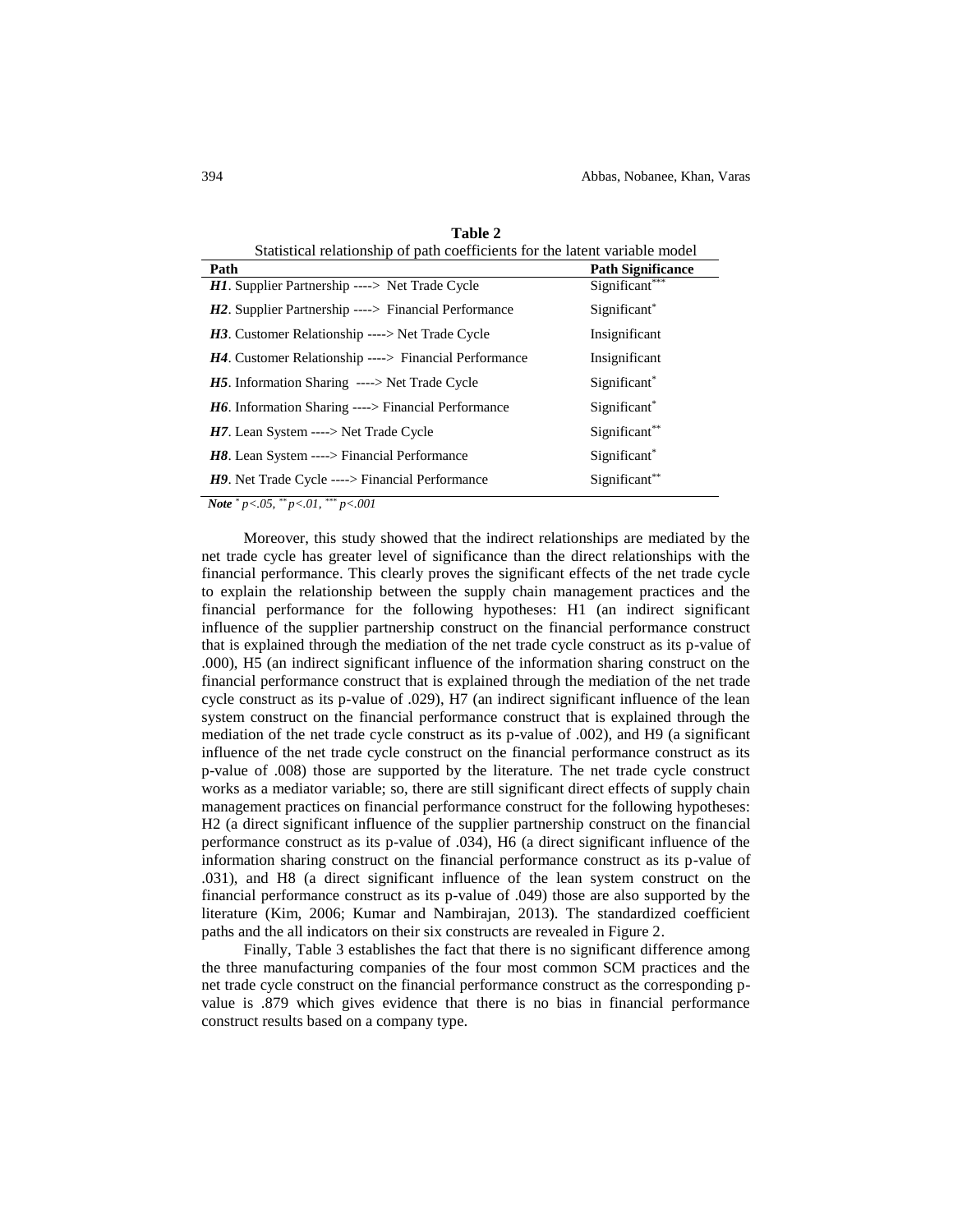

**Note:** SP (Supplier Partnership), CR (Customer Relationship), IS (Information Sharing), LS (Lean System), NTC (Net Trade Cycle), and FP (Financial Performance).

| ANOVA on financial performance |                       |     |                    |      |      |  |  |
|--------------------------------|-----------------------|-----|--------------------|------|------|--|--|
|                                | <b>Sum of Squares</b> | df  | <b>Mean Square</b> |      | Sig. |  |  |
| Between Groups                 | .128                  |     | .064               | .129 | .879 |  |  |
| Within Groups                  | 53.967                | 109 | .495               |      |      |  |  |
| Total                          | 54.094                |     |                    |      |      |  |  |

**Table 3**

# **VI. CONCLUSION**

This study examined critical relationships among supply chain management practices (represented by supplier partnership construct, customer relationship construct, information sharing construct, and lean system construct), net trade cycle construct, and financial performance. To this end, the study considered these variables in one model.

Significant relationships have been reported between net trade cycle and supplier partnership, information sharing construct, as well as lean system. Moreover, these three most common supply chain management practices have significant influences on the financial performance construct that are explained through mediation of the net trade cycle construct. Interestingly, a consistent between the study findings and the results reported by previous key studies has been realized.

However, this study didn't find neither significant relationship between the customer relationship construct and the net trade cycle construct; nor significant influence of the customer relationship construct on the financial performance construct that is mediated by the net trade cycle construct. Furthermore, these findings are not supported by previous key studies, an issue that may require further investigations in a future research.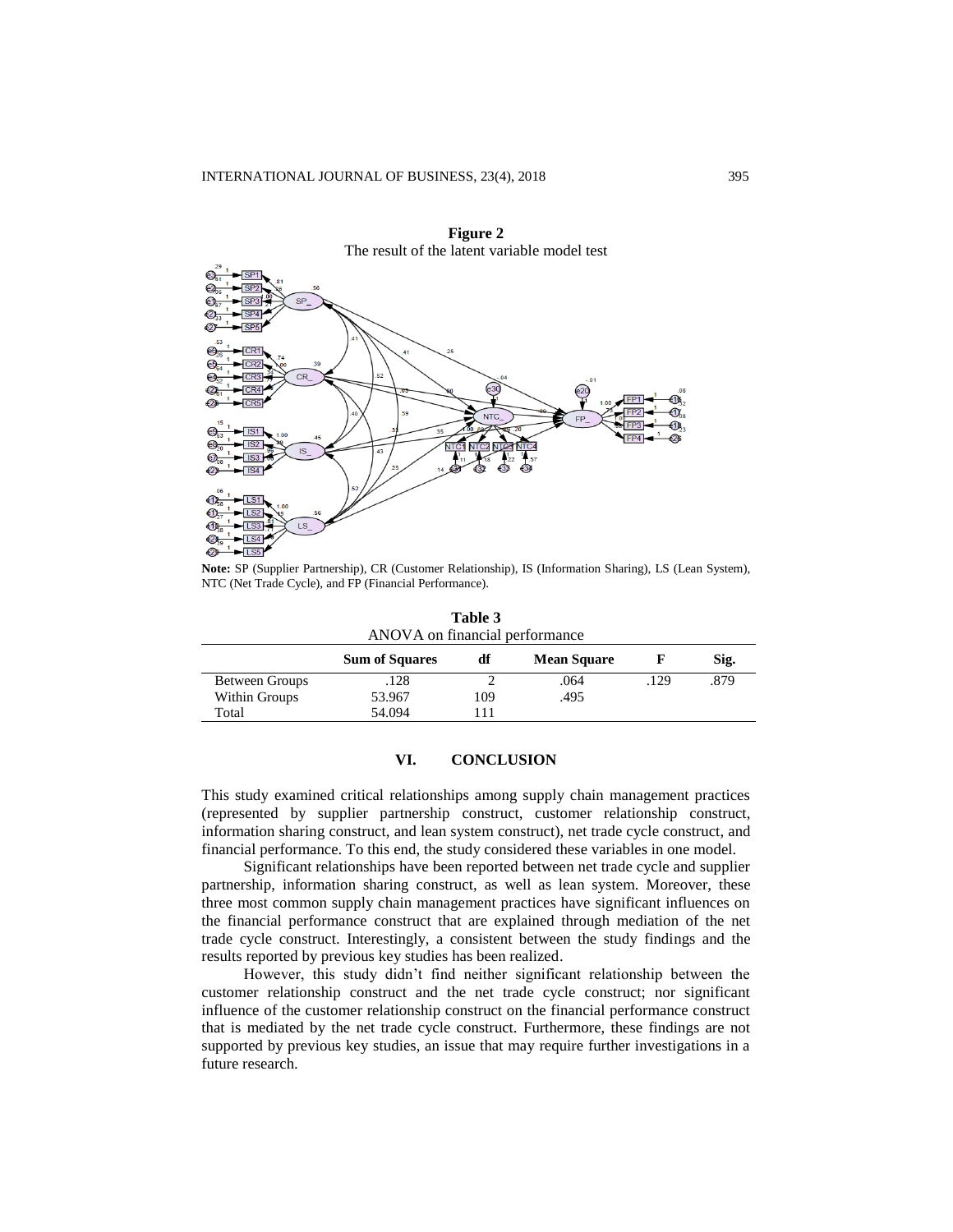## **REFERENCES**

- Abdallah, A.B., B.Y. Obeidat, and N.O. Aqqad, 2014, "The Impact of Supply Chain Management Practices on Supply Chain Performance in Jordan: The Moderating Effect of Competitive Intensity." *International Business Research,* 7, 13-27.
- Azouzi, M.A., and A. Jarboui, 2016, "Financial Performance Indicators of Tunisian Companies: Decision Tree Analysis." *Journal of Arts, Science and Commerce,* 7, 99-110.
- Balsmeier, P., and W. Voisin, 1996, "Supply Chain Management: A Time-Based Strategy." *Industrial Management,* 38, 24-27.
- Ban˜os-Caballero, S., P. Garcia-Teruel, and P. Martinez-Solano, 2011, "How Does Working Capital Management Affect the Profitability of Spanish SMEs." *Small Business Economics,* 39, 517-529.
- Bentler, P., 1992, "On the Fit of Models to Coveriances and Methodology to the Bulletin." *Psychological Bulletin,* 112, 400-404.
- Boardman, C.M., and K.J. Ricci, 1985, "Defining Selling Terms: Economis of Delaying Payment - How Does Your Industry Compare?" *Credit and Financial Management,* 87, 31-33.
- Burgess, R., 1998, "Avoiding Supply Chain Management Failure: Lessons From Business Process Re-engineering." *International Journal of Logistics Management,*  9, 15-23.
- Chen, Y.S., and B.Y. Chen, 2011, "Utilizing Patent Analysis to Explore the Cooperative Competition Relationship of the Two LED Companies: Nichia and Osram: Using Technological Intelligence for Strategic Decision Making in High Technology Environments." *Technological Forecasting and Social Change,* 78, 294-302.
- Donlon, J.P., 1996, "Maximizing Value in the Supply Chain." *Chief Executive,* 117, 54- 63.
- Ebert, J.E., R.W. Griffan, and F.A. Starke, 2006, *Business Essentials*, Pearson Prentice Hall.
- Erasmus, P.D., 2010, "Working Capital Management and Profitability: The Relationship between the Net Trade Cycle and Return on Assets." *Management Dynamics,* 19, 2-10.
- Farris, II., 1996, "Utilizing Inventory Flow Models with Suppliers." *Journal of Business Logistic,* 17, 35-62.
- Farris, II., and P. Hutchison, 2002, "Cash-to-Cash: The New Supply Chain Managment Metric." *International Journal of Physical Distribution and Logistics Management,*  32, 288-298.
- Frohlich, M., and R. Westbrook, 2001, "Arcs of Integration: An International Study of Supply Chain Strategies." *Journal of Operations Management,* 19, 185-200.
- Garcı´a-Terual, P.J., and P. Martı´nez-Solano, 2007, "Effects of Working Capital Management on SME Profitability." *International Journal of Managerial Finance,*  3, 164-177.
- Gill, A., N. Biger, and N. Mathur, 2010, "The Relationship between Working Capital Management and Profitability: Evidence from the United States" *Business and Economics Journal*.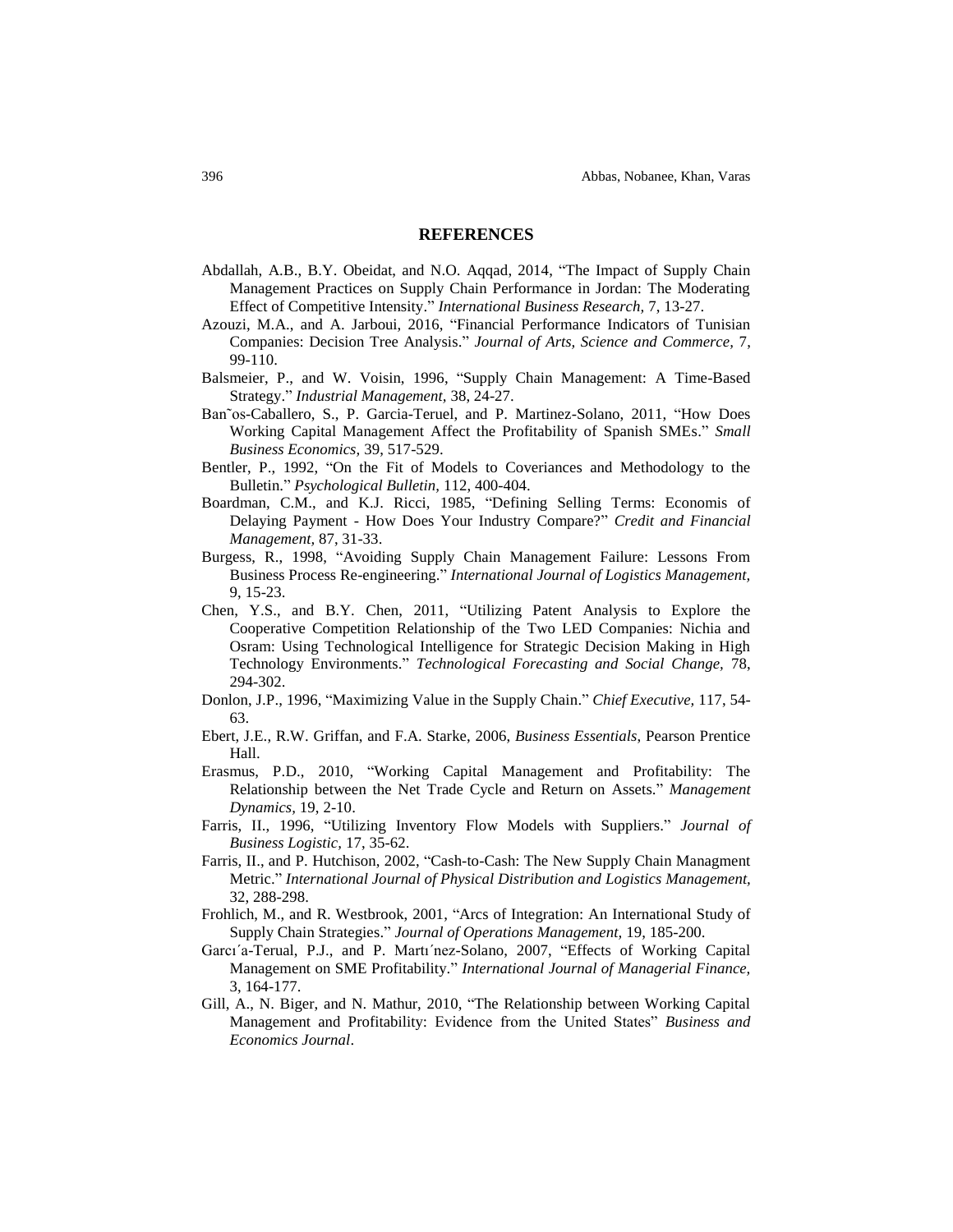- Gnyawali, D.R., and B.J. Park, 2011, "Co-Opetition Between Giants: Collaboration with Competitors for Technological Innovation." *Research Policy,* 40, 650-663.
- Handfield, R.B., and E.L. Nichols, 1999, *Introduction to Supply Chain Management,*  Prentice Hall.
- Hofmann, E., and H. Kotzab, 2010, "A Supply Chain-Oriented Approach of Working Capital Management." *Journal of Business Logistics,* 31, 305-330.
- Holmberg, S., 2000, "A Systems Perspective on Supply Chain Measurements." *International Journal of Physical Distribution and Logistics Management,* 30, 847- 868.
- Hsieh, C., and C.Y. Wu, 2013, "Working Capital Management and Profitability of Publicly Traded Chinese Companies." *Asia Pacific Journal of Economics and Business,* 17, 1-11.
- Hu, L., and P. Bentler, 1999, "Cutoff Criteria for Fit Indexes in Coveriance Structure Analysis: Conventional Criteria Versus New Alternatives." *Structural Equation Modeling,* 6, 1-55.
- Hunt, S., and D.F. Davis, 2012, "Grounding Supply Chain Management in Resource-Advantage Theory: In Defense of a Resource-Based View of the Firm." *Journal of Supply Chain Management,* 28, 14-19.
- Huo, B., 2012, "The Impact of Supply Chain Integration on Company Performance: An Organizational Capability Perspective." *Supply Chain Management: An International Journal,* 17, 596-610.
- Jones, C., 1998, "Moving beyond ERP: Making the Missing Link." *Logistics Focus,* 6, 2-7.
- Karaduman, H.A., H.E. Akbas, and A. Ozsozgun, 2010, "Effects of Working Capital Management on Profitability: The Case for Selected Companies in the Istanbul Stock Exchange." *International Journal of Economics and Finance Studies,* 2, 47- 54.
- Kessler, E.H., P.E. Bierly, and S. Gopalakrishnan, 2000, "Internal vs. External Learning in New Product Development: Effects on Speed, Costs and Competitive Advantage." *R&D Management,* 30, 213-224.
- Khuong, L.H., 2002, *The Effects of Long Range Strategic Planning and Its Impact on Financial Performance and Growth of Companies in the Lime Industry,* Nova Southeastern University.
- Kim, S.W., 2006, "Effects of Supply Chain Management Practices, Integration and Competition Capability on Performance." *Supply Chain Management: An International Journal,* 11, 241-248.
- Kumar, C.G., and T. Nambirajan, 2013, "Supply Chain Management Components, Supply Chain Performance and Organizational Performance: A Critical Review and Development of Conceptual Model." *International Journal on Global Business Management and Research*, 86-96.
- LaCoste, S., 2012, "Vertical Coopetition." *Industrial Marketing Management,* 41, 649- 658.
- Leitch, P., and D. Lamminmaki, 2011, "Refining Measures to Improve Performance Measurement of the Accounts Receivable Collection Function." *JAMAR,* 9.
- Li, S., 2002, *An Integrated Model for Supply Chain Management Practice, Performance and Competitive Advantage,* University of Toledo.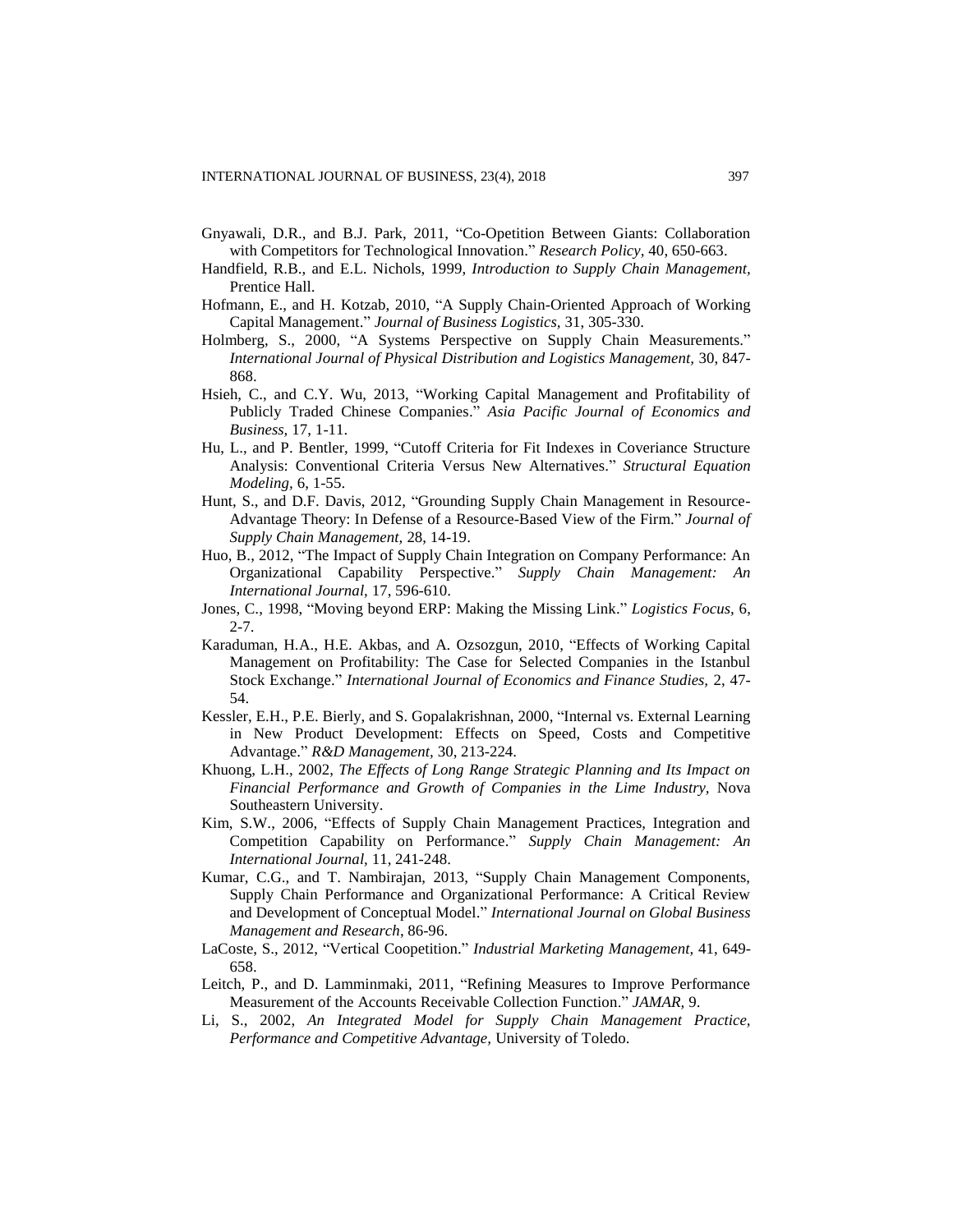- Li, S., S. Rao, T. Ragu-Nathan, and B. Ragu-Nathan, 2005, "Development and Validation of a Measurement Instrument for Studying Supply Chain Management Practices." *Journal of Operations Management,* 23, 618-641.
- Lyroudi, K., and D. McCarty, 1993, "An Empirical Investigation of the Cash Conversion Cycle of Small Business Firms." *Journal of Small Business Finance*, 2, 139-161.
- Magretta, J., 1998, "The Power of Virtual Integration: An Interview with Dell Computers' Michael Dell." *Harvard Business Review,* 76, 72-84.
- Majanga, B.B., 2015, "Cash Conversion Cycle and Firm Profitability in Malawi Manufacturing Sector." *Journal of Commerce and Accounting Research,* 4, 1-7.
- Moberg, C., B. Cutler, A. Gross, and T. Speh, 2002, "Identifying Antecedents of Information Exchange within Supply Chains." *International Journal of Physical Distribution and Logistics Management,* 32, 755-770.
- Monczka, R.M., R.J. Trent, and T.J. Callahan, 1994, "Supply Base Strategies to Maximize Supplier Performance." *International Journal of Physical Distribution and Logistics,* 24, 42-54.
- Nobanee, H., and J. Abraham, 2015, "Current Assets Management of Small Enterprises." *Journal of Economic Studies*, 42.
- Nobanee, H., and M. AlHajjar, 2014, "An Optimal Cash Conversion Cycle." *International Research Journal of Finance and Economics,*13-22.
- Nobanee, H., and A.E. Haddad, 2014, "Working Capital Management and Corporate Profitability of Japanese Firms." *The Empirical Economics Letters,* 13, 39-44.
- Nobanee, H., M. Abdullatif, and M. AlHajjar, 2011, "Cash Conversion Cycle and Firm's Performance of Japanese Firms." *Asian Review of Accounting,* 19, 147-156.
- Noble, D., 1997, "Purchasing and Supplier Management as a Future Competitive Edge." *Logistics Focus,* 5, 23-27.
- Olivo, M.E., 2013, *Supply Chain Management: Impact of Customer Relationship Marketing on Performance under Cooperation and Competition Strategies.* The University of Texas.
- Richard, P.J., T.M. Devinney, G.S. Yip, and G. Johnson, 2009, "Measuring Organizational Performance: Towards Methodological Best Practice." *Journal of Management,* 35, 718-804.
- Sheridan, J.H., 1998, "The Supply-Chain Paradox," *Industry Week,* 247, 20-29.
- Sheth, J., R. Sisodia, and A. Sharma,, 2000, "The Antecedents and Consequences of Customer-Centric Marketing" *Journal of the Academy of Marketing Science,* 28, 55-66.
- Shin, H., and L. Soenen, 1998, "Efficiency of Working Capital Management and Corporate Profitability." *Financial Practice and Education,* 8, 37-45.
- Stein, T., and J. Sweat, 1998, "Killer Supply Chains." *Informationweek,* 708, 36-46.
- Tan, K., V. Kannan, and R. Handfield, 1998, "Supply Chain Management: Supplier Performance and Firm Performance." *International Journal of Purchasing and Materials Management,* 34, 2-9.
- Torghabeha, M., H. Parsian, and A. Koloukhi, 2014, "A Study on Relationship Between Earnings Before Tax, Interest and Operational Cash Flows with Stockholders' Equity." *Management Science Letters*, 4, 1699-1706.
- Towill, D.R., 1997, "The Seamless Chain the Predator's Strategic Advantage." *International Journal of Technology Management,* 13, 37-56.